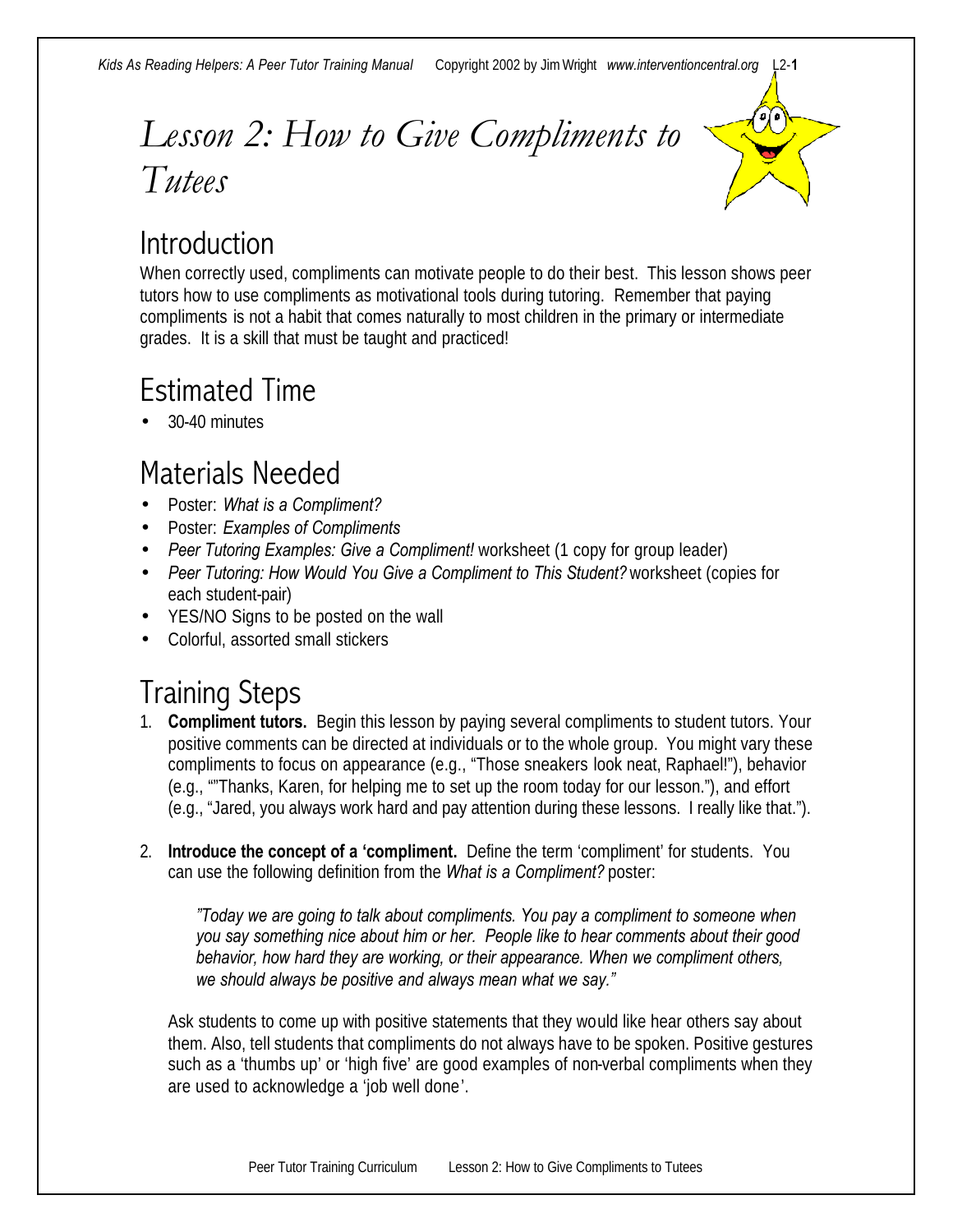- 3. **Present sample 'compliment' statements.** Show students the *Examples of Compliments* poster. Tell students that we can use statements like those on the poster to compliment others. Read through the items on the poster. Call on students to give complete examples of any incomplete items from the poster. Encourage discussion about when students might use these statements.
	- I really like the way that you...
	- Thank you for...
	- Great work today!
	- You look nice this morning!
	- You did a very good job of...
	- It was great that you...
	- I can tell that you are trying really hard. Thanks!
- 4. **Practice giving compliments.** Read items from the *Peer Tutoring Example: Give a Compliment!* worksheet aloud. For each example, call on a different student to come up with a possible compliment appropriate to the scenario. Be sure to *compliment* students on their statements and—if necessary— offer supportive feedback on how to improve these statements.
- 5. **Have student pairs develop their own 'compliment' statements.** Divide the peer tutoring group into pairs. Be sure that each pair has a copy of the *Peer Tutoring: How Would You Give a Compliment to This Student?* handout and a pencil. Read through the scenario aloud. Then tell students that they are to write down at least 3 compliments that they might give to the tutee in the scenario. Each 'compliment' statement should be based on some aspect of the scenario.

Ask the student pairs to read their compliment-statements to the group. Be sure to *praise*  students on their statements and—if necessary— to give supportive feedback for improving these statements.

At the end of this exercise, tell students that you expect them to give compliments to their tutees *at least 5 times during each tutoring session!*

6. **Give 'Is This a Compliment?' Quiz.** Post the YES and NO signs on the wall in opposite corners of the room. Read the *Is This a Compliment?* statements (below) to the group. If a statement *is* an example of a compliment, students should point to the YES sign. Otherwise, they point to the **NO** sign. If there is disagreement about any item, take a moment to discuss with the group why the statement should or should not be considered a compliment. ------------------------------------------------------------------------------------------------------------------------------

#### **Is This a Compliment [or positive statement]?**

- *"You should walk quietly when you are in the hall." (NO)*
- *"I am really glad that you are always ready when I come by to pick you up for tutoring." (YES)*
- *"Please turn to page 8 in your book." (NO)*
- *[Giving the student a 'high five' when he or she reads a tough word correctly.] (YES)*
- *"Thank you for remembering to bring your reading book today." (YES)*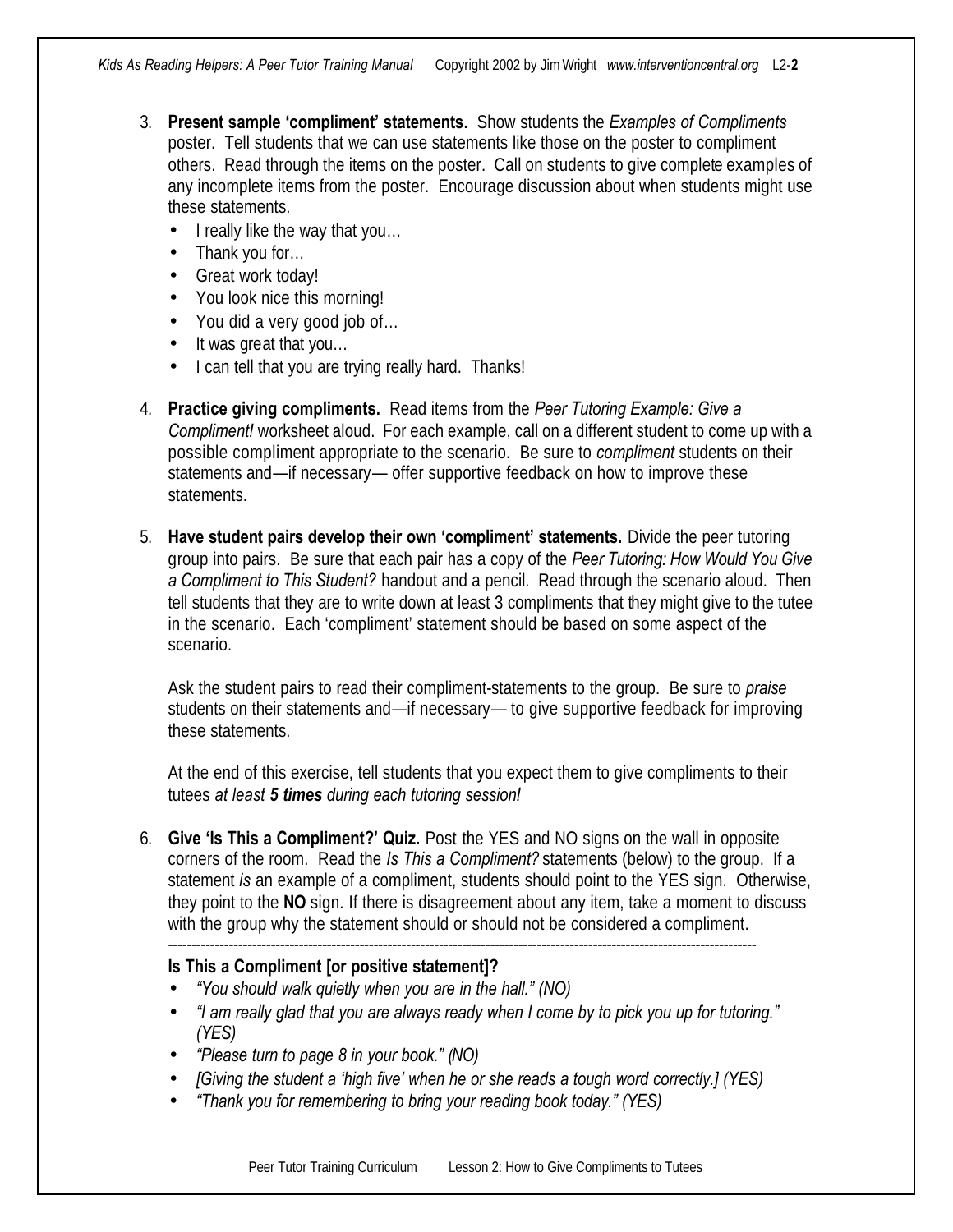- *"You worked really hard today. Good job!" (YES)*
- *"What time do you have to be back in your classroom today?" (NO)*
- *"I'll bet that you have a lot of homework to do in your class." (NO)*
- *"You always choose interesting books for tutoring. They are the kind of books that I would like to read." (YES)*
- *"Are you happy that tomorrow is Saturday?" (NO)*
- *"When I listen to you read, I can tell that you have become a much better reader. " (YES)*
- ------------------------------------------------------------------------------------------------------------------------------ 7. **Hand out peer tutoring badges and award stickers.** To show tutors that they have done a good job during this lesson, hand out their peer tutoring badges. Allow tutors to select and affix a sticker to their badges, signifying that they have successfully completed the lesson. Then collect the badges.

#### Evidence of Student Mastery: "Look-fors"

Students who have mastered the *How to Give Compliments to Tutees* lesson can:

- distinguish statements that *are* compliments from those that *are not*.
- independently pick out positive tutee behaviors to compliment when given a written scenario.
- come up with appropriate wording to create compliments on their own.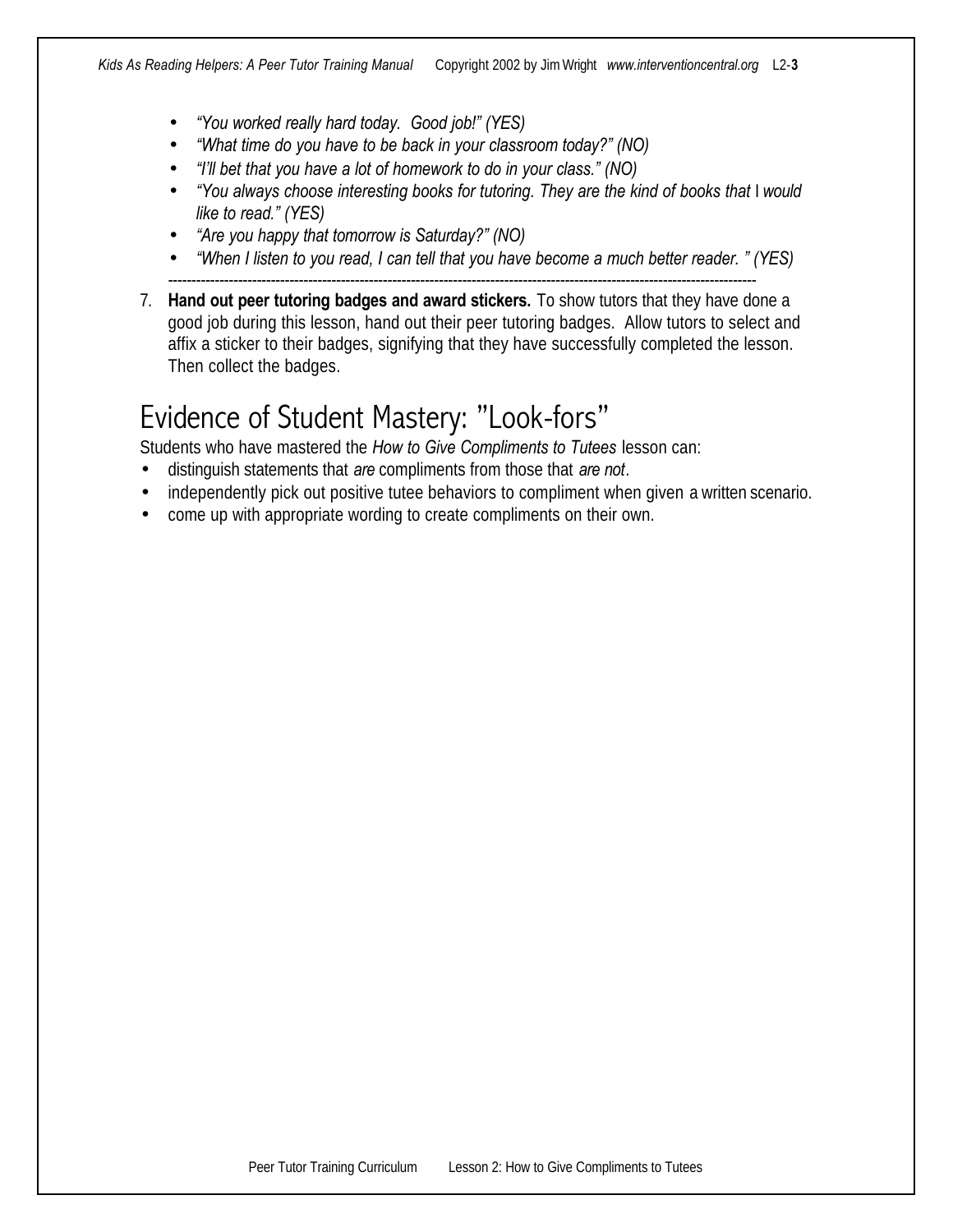# **What Is a Compliment?**

- •**A compliment is when you say something nice about someone.**
- •**People like to hear comments about their good behavior, how hard they are working, or their appearance.**
- •**When we give compliments, we should always be positive and always mean what we**

Peer Tutoring: What Is a Compliment?

**say.**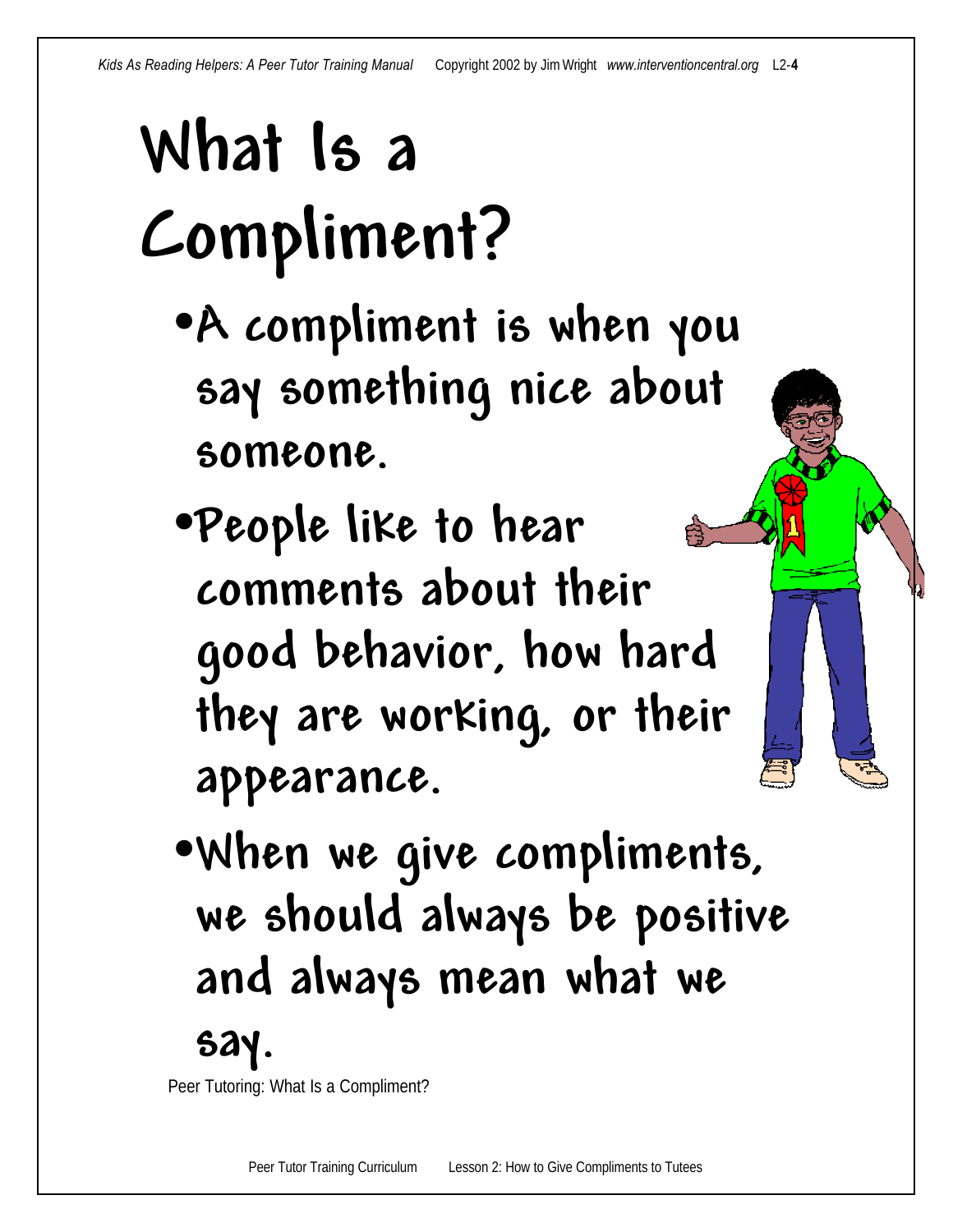# **Examples of Compliments:**

- •**I really like the way that you…**
- •**Thank you for…**
- •**Great work today!**
- •**You look nice this morning!**
- •**You did a very good job of…**
- •**It was great that you…**
- •**I can tell that you are trying really hard. Thanks!**

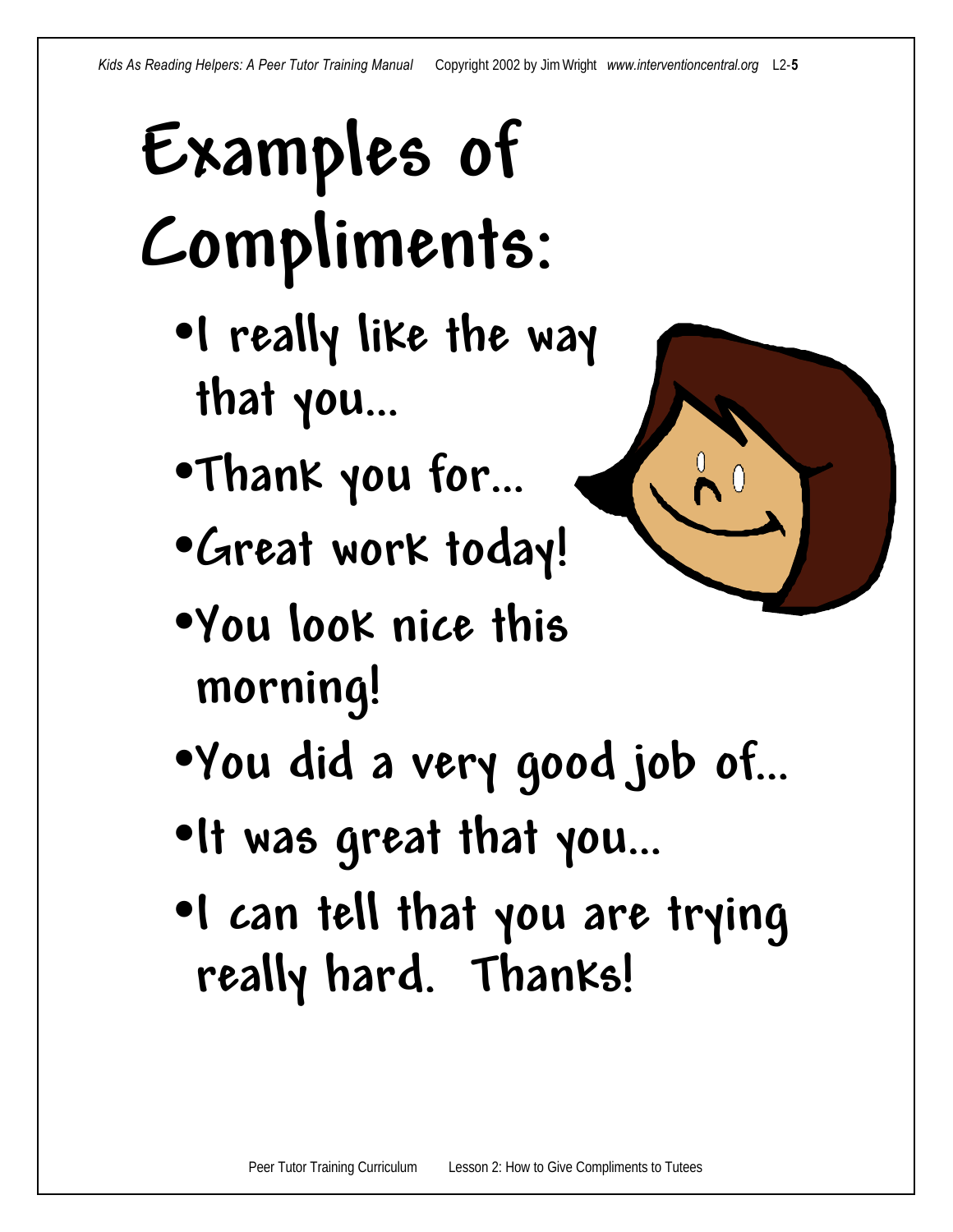#### *Peer Tutoring Examples: Give a Compliment!*

**Directions:** Read each scenario aloud and have students create a compliment that matches the situation.

- *1. You pick up the student that you are tutoring and walk down to the tutoring place. As you walk through the halls, a class of first-graders walk by. They are quite noisy and are fooling around. But your student is quiet and well-behaved, and ignores kids in the hallway who try to get his attention. Once you get to the tutoring place, you say to your student…*
- *2. The student that you are tutoring tries extra hard to read her best for you out of her reading book. Just before you take the student back to the classroom at the end of tutoring, you say to her…*
- *3. When you go to the classroom to pick up your student, the class is just finishing up a math lesson.* The teacher tells you to wait just a few minutes until the lesson is over. Your student *looks up and sees you across the room.* But he shows good behavior and does not wave at *you, yell out, or draw attention to himself. Later, during tutoring, you say to this student…*
- *4. When you listen to your student reading out loud one afternoon, you notice that she is reading harder words now…and doesn't seem to need your help as much. You say to the student…*
- *5. You notice one day that your student is wearing a new pair of pants and new sneakers that look pretty sharp. You say to the student…*
- *6. During tutoring one day, your student pulls a paper out of her reading book. The paper is a drawing that she has made of her favorite pet, a dog named Zolo. You look at the drawing and say…*
- *7. While you are tutoring in the school library, there is a fire drill. You and your student file out of the building with the librarian and her class. The fire drill lasts 10 minutes, but your student listens to your directions and is very well-behaved. You say to the student…*
- *8. The student brings a book to tutoring that he brought from home. The book looks interesting and has cool pictures of dinosaurs. Your student seems very proud of the book. You say to the student…*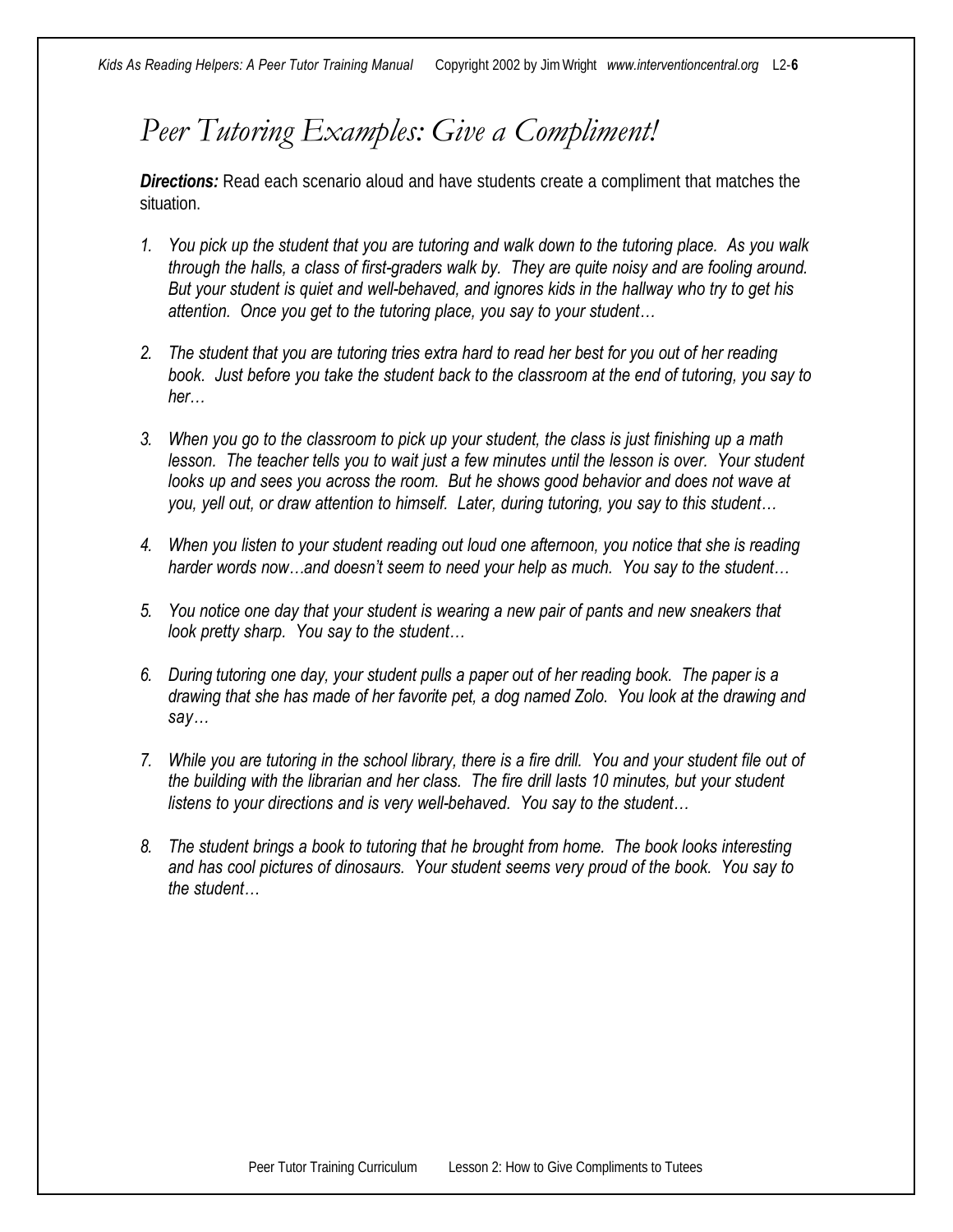#### Peer Tutoring: How Would You Give a Compliment to This Student?

Directions: Read this story about what might happen one day when you are tutoring a student. Then answer the questions at the bottom of the page.

------------------------------------------------------------------------------------------------------

*You pick up the student that you are tutoring and walk upstairs to the library, where your tutoring always takes place.* 

*The student goes quietly through the hallway with you, as he usually does.*

*When you get to the library, you have to wait for two minutes until the class already in the room leaves. Your student and you talk quietly by the door until the class goes out.*

*As you begin reading with your student, you suddenly realize that he has a new sweater. It looks really warm and is a nice yellow color.*

*The story that you and your student are reading has a couple of tough words. But your student still tries pretty hard to read words, even when he doesn't know them. He seems really happy to read out loud with you.*

*At the end of tutoring, you are ready to take your student back to his classroom. As you are about to leave the library, your student notices that you forgot your pencil, which is still on the table. He tells you. You take the student back to his classroom where you drop him off. He waves goodbye.*

Write down 3 ways that you would give a compliment to this student. Try to write them just as you would say them:

\_\_\_\_\_\_\_\_\_\_\_\_\_\_\_\_\_\_\_\_\_\_\_\_\_\_\_\_\_\_\_\_\_\_\_\_\_\_\_\_\_\_\_\_\_\_\_\_\_\_\_\_\_\_\_\_\_\_\_\_\_\_\_\_\_\_\_\_\_\_\_\_\_\_\_

-------------------------------------------------------------------------------------------------------------

1. \_\_\_\_\_\_\_\_\_\_\_\_\_\_\_\_\_\_\_\_\_\_\_\_\_\_\_\_\_\_\_\_\_\_\_\_\_\_\_\_\_\_\_\_\_\_\_\_\_\_\_\_\_\_\_\_\_\_\_\_\_\_\_\_\_\_\_\_\_\_\_\_\_\_\_

| 2. |  |  |
|----|--|--|
|    |  |  |
|    |  |  |
|    |  |  |
| 3. |  |  |
|    |  |  |

\_\_\_\_\_\_\_\_\_\_\_\_\_\_\_\_\_\_\_\_\_\_\_\_\_\_\_\_\_\_\_\_\_\_\_\_\_\_\_\_\_\_\_\_\_\_\_\_\_\_\_\_\_\_\_\_\_\_\_\_\_\_\_\_\_\_\_\_\_\_\_\_\_\_\_